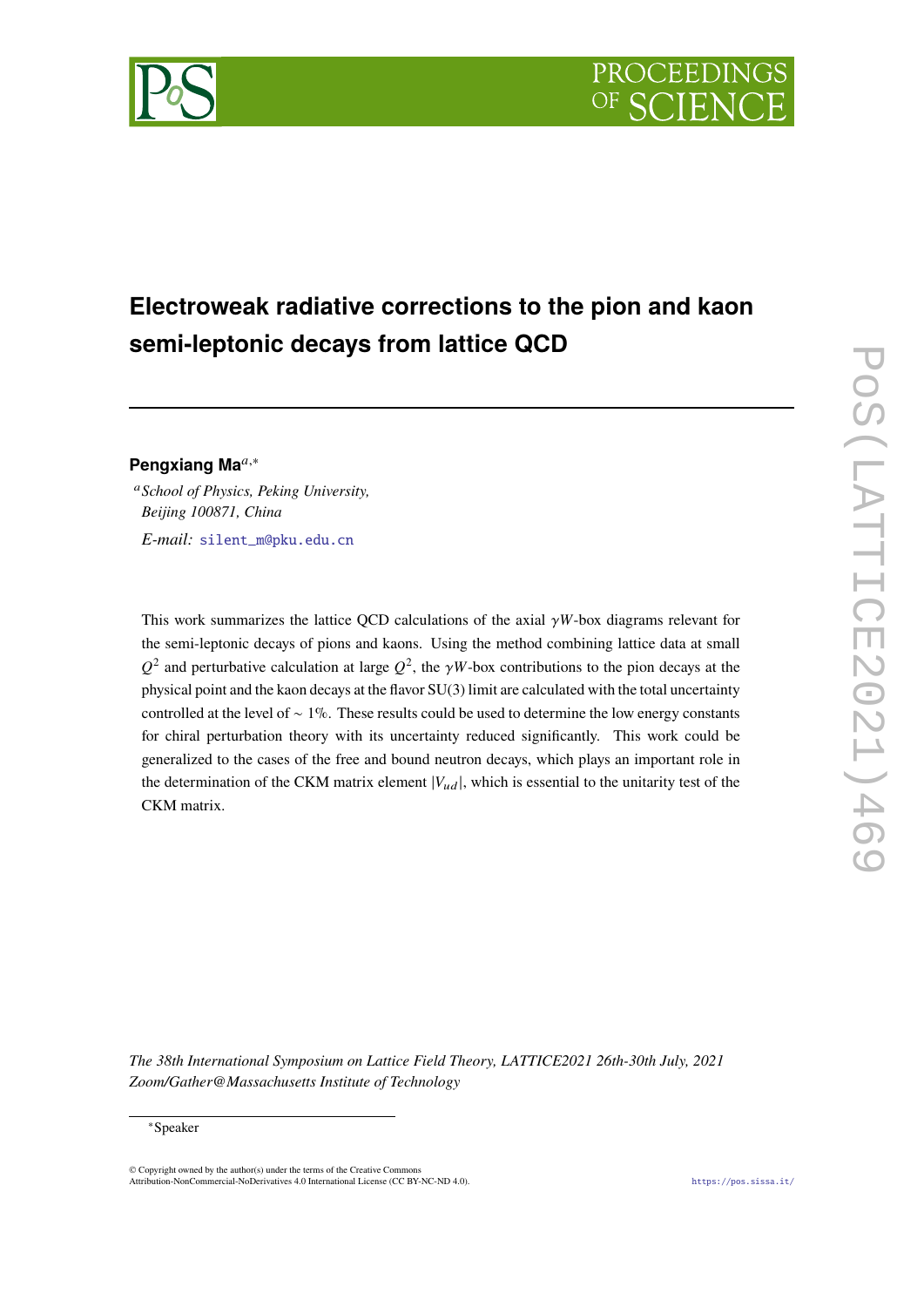# **1. Introduction**

The Cabibbo-Kobayashi-Maskawa (CKM) matrix is a  $3 \times 3$  unitary matrix that describes the strength of the weak interactions of quarks. The test of the CKM unitarity plays a key role in the search of new physics beyond the Standard Model. As quoted in the 2021 review by the Particle Data Group[[1\]](#page-6-0), there exists a 2  $\sim$  3 $\sigma$  deviation from unitarity in the first row of CKM matrix elements,

$$
|V_{ud}|^2 + |V_{us}|^2 + |V_{ub}|^2 = 0.9984(6)_{V_{ud}}(4)_{V_{us}}.
$$
 (1)

Since  $|V_{ub}|$  is negligible,  $|V_{ud}|$  and  $|V_{us}|$  dominate the uncertainty.  $|V_{ud}|$  used in the unitarity test is from superallowed  $\beta$  decays. The uncertainty of  $V_{ud}$  becomes larger compared to the 2020 PDG review because of the update of the radiative correction (RC) term which depends on both nuclear structure (NS) and the energy of the electron. In the 2020 review, the deviation mentioned above was  $3\sigma$  due to the smaller uncertainty of  $V_{ud}$ .

The reason for the deviation in PDG 2020 is from the analysis of the RCs. Previously, the RCs for the nuclear  $\beta$  decays is calculated by Marciano and Sirlin[[2\]](#page-6-1) with the vector meson dominance providing the information of the intermediate distances. To reduce the uncertainty of RCs, Chien-Yeah Seng et. al.[\[3\]](#page-6-2) adopted a dispersive analysis and a  $\sim$  3 $\sigma$  deviation from CKM unitarity was found due to the update of  $|V_{ud}|$ .

In addition to the nuclear and nucleon beta decays, the semi-leptonic decays of mesons can also be used to determine the CKM matrix elements. For example,  $|V_{ud}|$  can be extracted from pion decays while  $|V_{us}|$  from kaon decays. The master formula of the decay rate of  $\pi_{\ell_3}$  [[4](#page-6-3)] and  $K_{\ell_3}$ [[1](#page-6-0)] reads

$$
\Gamma_{\pi\ell 3} = \frac{G_F^2 m_\pi^5}{64\pi^3} (1 + \delta_\pi) |V_{ud}|^2 |f_+^{\pi}(0)|^2 I_\pi,
$$
\n(2)

$$
\Gamma_{K\ell 3} = \frac{G_F^2 m_K^5}{192\pi^3} \left(1 + \delta_K\right) |V_{us}|^2 |f_+^K(0)|^2 I_K^\ell S_{\text{EW}} C^2. \tag{3}
$$

where  $G_F = 1.1663787(6) \times 10^{-5} \text{GeV}^{-2}$  is the Fermi's constant,  $m_H$  is the mass of the initial hadrons,  $f_+^H$  $\mathcal{E}_+^H(0)$  is the form factor at zero momentum,  $\delta_H$  is the RCs,  $I_H$  is the phase-space integral  $(H = \pi, K)$ .  $S_{EW}$  is the short-distance electroweak factor, C is the Clebsch-Gordan coefficient with  $C = 1$  for  $K_{\ell_3}^0$  and  $C = \frac{\sqrt{2}}{2}$  $\frac{\sqrt{2}}{2}$  for  $K_{\ell 3}^+$ .

Since in the intermediate-distance region  $(0.1 \text{GeV}^2 \leq Q^2 \leq 1 \text{GeV}^2)$  the QCD contribution is nonperturbative, a first-principle lattice-QCD study of the  $\gamma W$ -box diagrams is appealing. In the recent years, lattice QCD studies play an increasingly important role in high-precision flavor physics [\[5\]](#page-6-4). The research horizon has been extended to include the quantities which are very difficult to compute on the lattice. The examples involve long-distance contributions to rare kaon decays [\[6](#page-6-5)[–11](#page-6-6)] and electromagnetic corrections to the leptonic and semi-leptonic decays [\[12](#page-6-7)–[20\]](#page-7-0). In this proceeding, we focus on the lattice-OCD calculation to determine the  $\gamma W$ -box corrections to semi-leptonic decays with controlled uncertainties[\[21](#page-7-1), [22](#page-7-2)].

# **2. Theoritical Analysis**

There are two representations of the analysis in the RCs. One is derived by Sirlin [[23](#page-7-3)], the other is based on chiral perturbation theory (ChPT) [\[20](#page-7-0)]. Let's first introduce Sirlin's representation.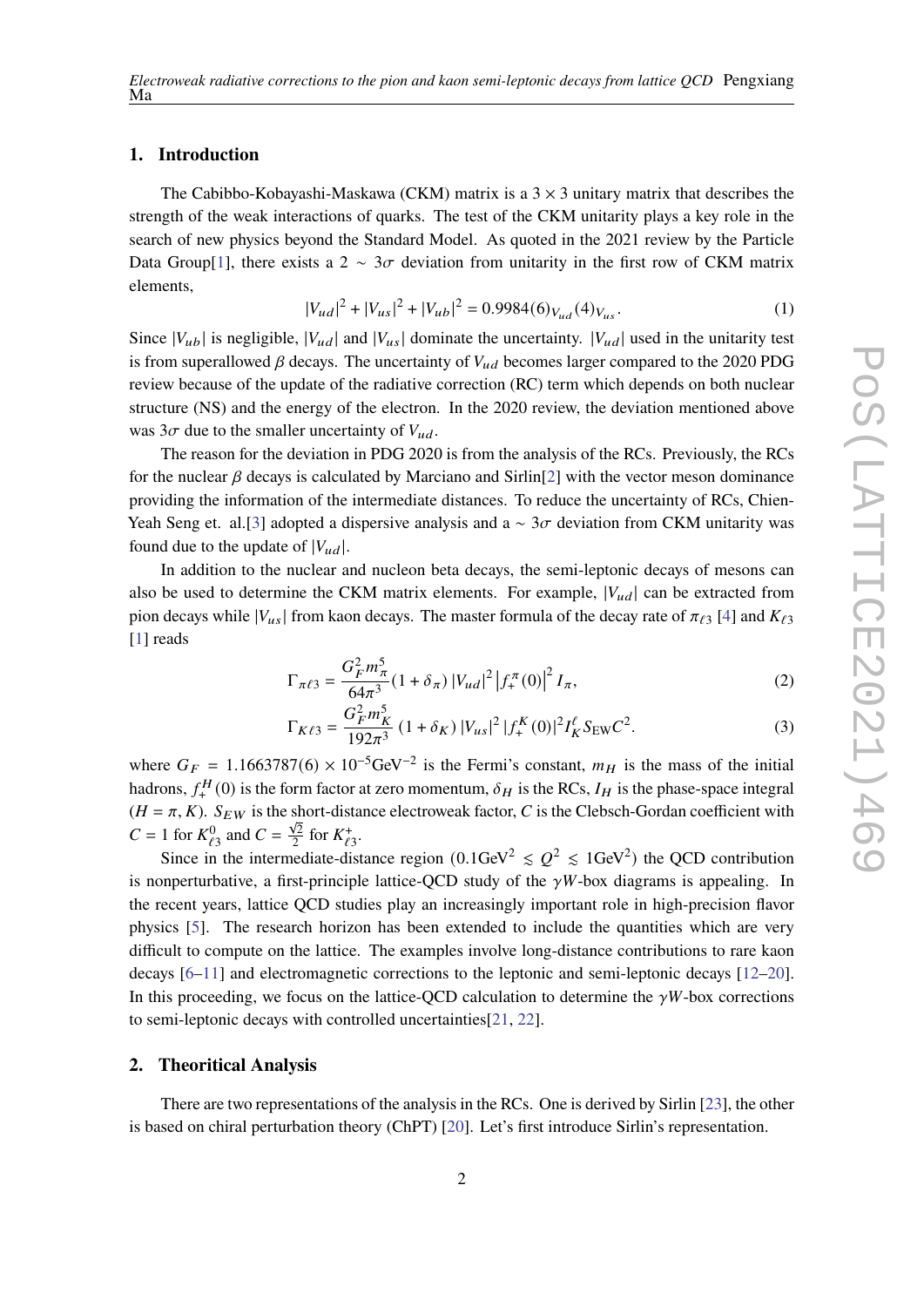#### **2.1 Sirlin's representation**

Sirlin's representation is based on the current algebra, which describes the equal-time commutation relations of the current density operators. For the weak and the electromagnetic currents, it satisfied that

$$
\begin{aligned}\n\left[J_W^0(\vec{x},t), J_Z^\mu(\vec{y},t)\right] &= \cos^2\theta_W J_W^\mu(\vec{x},t)\delta^3(\vec{x}-\vec{y}),\\ \n\left[J_W^0(\vec{x},t), J_Y^\mu(\vec{y},t)\right] &= J_W^\mu(\vec{x},t)\delta^3(\vec{x}-\vec{y}),\\ \n\left[J_W^0(\vec{x},t), J_W^{\mu\dagger}(\vec{y},t)\right] &= -J_3^\mu(\vec{x},t)\delta^3(\vec{x}-\vec{y}) + \text{S.T.}\n\end{aligned}
$$
\n(4)\n
$$
J_3^\mu \equiv \bar{\psi}_L \gamma^\mu C_3 \psi_L = 2 \left(\sin^2\theta_W J_Y^\mu + J_Z^\mu\right),
$$

where S.T. is a c-number called "Schwinger term".

Using current algebra, the RCs for the  $\beta$  decays could be parameterized as [[23\]](#page-7-3)

<span id="page-2-0"></span>
$$
\delta = \frac{\alpha_e}{2\pi} \left[ \bar{g} + 3 \ln \frac{m_Z}{m_p} + \ln \frac{m_Z}{m_W} + \tilde{a}_g \right] + \delta_{\text{HO}}^{\text{QED}} + 2\Box_{\gamma W}^{VA},\tag{5}
$$

where  $\Box_{\gamma W}^{VA}$  is the RC term associated with the axial part of the  $\gamma W$ -box diagrams, which could be obtained with the master formula

$$
\left.\Box_{\gamma W}^{VA}\right|_{H} = \frac{3\alpha_e}{2\pi} \int \frac{dQ^2}{Q^2} \frac{m_W^2}{m_W^2 + Q^2} M_H\left(Q^2\right),\tag{6}
$$

where  $Q^2 = -q^2$  is the spacelike four-momentum square,  $M_H$  ( $H = \pi, K$ ) is the hadronic function defined by [\[21](#page-7-1)]

$$
M_H\left(Q^2\right) = -\frac{1}{6} \frac{1}{F_+^H} \frac{\sqrt{Q^2}}{m_H} \int d^4x \omega(t, \vec{x}) \epsilon_{\mu\nu\alpha 0} x_\alpha \mathcal{H}_{\mu\nu}^{VA}(t, \vec{x}), \tag{7}
$$

$$
\omega(t,\vec{x}) = \int_{-\frac{\pi}{2}}^{\frac{\pi}{2}} \frac{\cos^3 \theta d\theta}{\pi} \frac{j_1\left(\sqrt{Q^2}|\vec{x}| \cos \theta\right)}{|\vec{x}|} \cos \left(\sqrt{Q^2}t \sin \theta\right). \tag{8}
$$

According to the current algebra analysis of Sirlin, for the process of the beta decays, if the hadrons of the initial and the final states have the same masses, the contribution for RCs from  $\gamma W$ -box diagram is the only term sensitive to the non-perturbative hadronic effects, so it dominates the theoretical uncertainty.

For pion decays, this condition is satisfied naturally. However, for kaon decays, this condition couldn't be satisfied. To avoid the full calculation of RCs, including some contributions of five-point functions, we could combine the Sirlin's representation with the analysis of ChPT.

### **2.2 ChPT**

ChPT is an effective field theory which involves the low-energy degrees of freedom like mesons, rather than quarks and gluons. To make the effective theory predictable, low energy constants (LECs) are needed. LECs associated with the semi-leptonic decays are  $X_1$  and  $\tilde{X}^{\text{phys}}_6$  $\frac{5}{6}$ [[20\]](#page-7-0).

Previously, LECs of ChPT are obtained from some model-dependent analysis, like the minimal resonance model. Since it's hard to estimate the uncertainty, Ref.[\[24](#page-7-4)] assigned LECs with a uncertainty of 100%.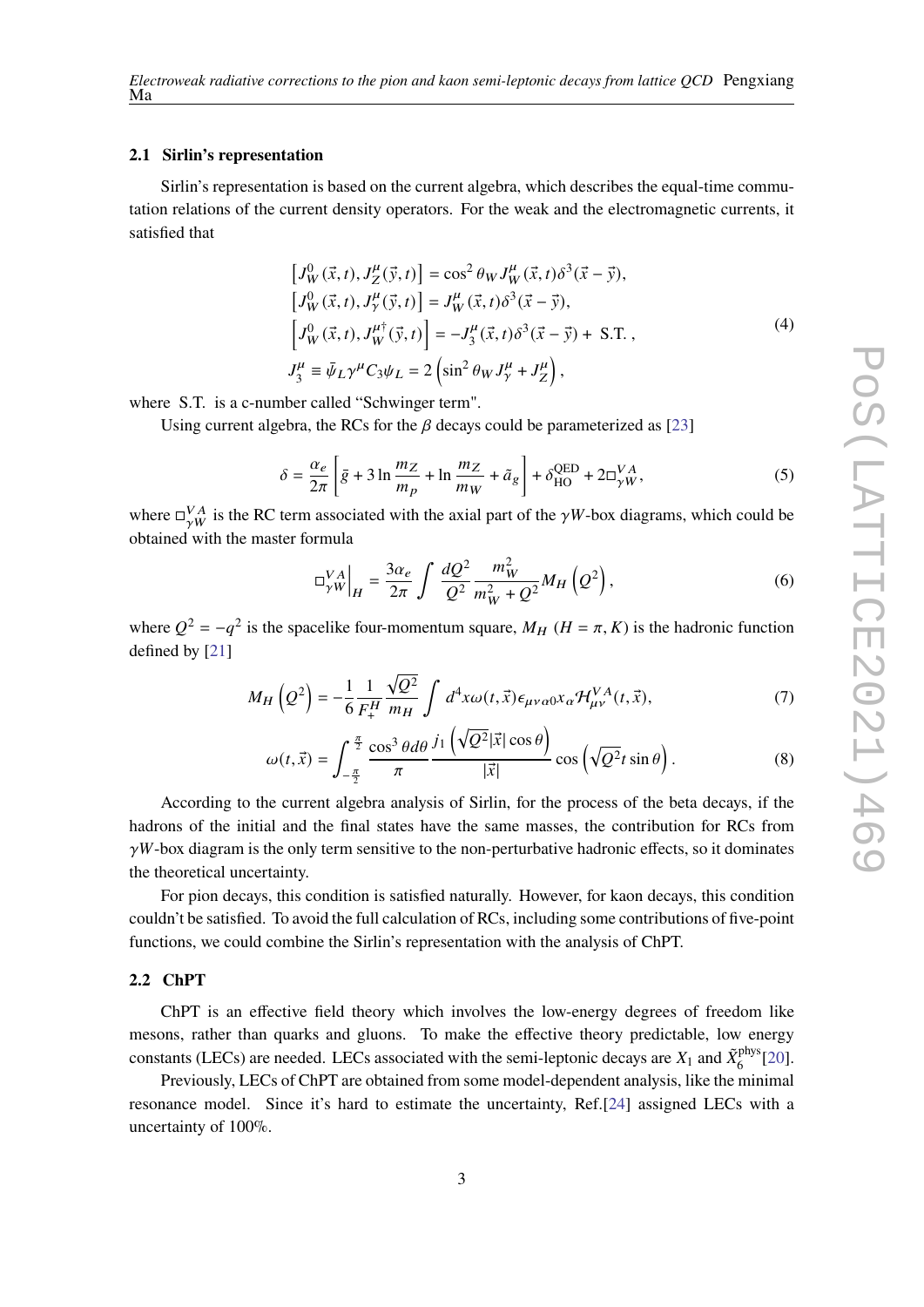$$
X_1 = -3.7(3.7) \times 10^{-3}, \quad \tilde{X}_6^{\text{phys}} = 10.4(10.4) \times 10^{-3}.
$$
 (9)

The relationship between RCs and LECs could be derived as

<span id="page-3-1"></span>
$$
\delta_{K^{\pm}}^{\ell} = 2e^2 \left[ -\frac{8}{3}X_1 - \frac{1}{2}\tilde{X}_6^{\text{phys}} \left( M_{\rho} \right) \right] + \cdots, \qquad (10)
$$

<span id="page-3-3"></span>
$$
\delta_{K^0}^{\ell} = 2e^2 \left[ \frac{4}{3} X_1 - \frac{1}{2} \tilde{X}_6^{\text{phys}} \left( M_{\rho} \right) \right] + \cdots, \tag{11}
$$

<span id="page-3-2"></span>
$$
\delta_{\pi^{\pm}}^{\ell} = 2e^2 \left[ -\frac{2}{3}X_1 - \frac{1}{2}\tilde{X}_6^{\text{phys}}\left(M_{\rho}\right) \right] + \cdots \,. \tag{12}
$$

The neutral kaon decay mode is free from the  $\pi^0 - \eta$  mixing, so it is chosen to extract LECs. Together with the process of  $\pi_{e3}$  decays, we can finally derive the LECs mentioned above.

The necessary condition to use Sirlin's representation is the hadrons  $H_i$  and  $H_f$  having nearly the same masses. So firstly, we can calculate the RCs in the flavor SU(3) limit, which satisfies  $m_K = m_\pi$ .

Obviously, the result from this unphysical setup couldn't give the physical result, however, LECs of the ChPT could be obtained. Since the LECs don't depend on the quark masses, one can calculate the physical RCs using ChPT. Inserting the result of  $\gamma W$ -box contribution into the equation, the LECs are calculated with the uncertainty under control.

### **3. Lattice Setup**

<span id="page-3-0"></span>The information of the ensembles is shown in Table [1.](#page-3-0) We use five gauge ensemble with 2 + 1-flavor domain wall fermion. Each ensemble is set at the physical pion mass. Here 48I and 64I use the Iwasaki gauge action in the simulation (denoted as Iwasaki in this work) while the other three ensembles use Iwasaki+DSDR action (denoted as DSDR). The flavor SU(3) limit is achieved by taking the strange quark mass to be the same as the light quarks'.

| Ensemble    |          | $m_\pi$ [MeV] | L  | $\tau$ | $a^{-1}$ [GeV] |
|-------------|----------|---------------|----|--------|----------------|
| <b>DSDR</b> | 24D      | 141.2(4)      | 24 | 64     | 1.015          |
|             | 32D      | 141.4(3)      | 32 | 64     | 1.015          |
|             | 32D-fine | 143.0(3)      | 32 | 64     | 1.378          |
| Iwasaki     | 48I      | 135.5(4)      | 48 | 96     | 1.730          |
|             | 64I      | 135.3(2)      | 64 | 128    | 2.359          |

**Table 1:** Information of ensembles used in this work. For each ensemble we list the pion mass  $m_{\pi}$ , the spatial and temporal extents, L and T, and the inverse of lattice spacing  $a^{-1}$ .

# **4. Numerical Results**

The result of this proceeding is published in Ref.[[21,](#page-7-1) [22\]](#page-7-2). Here we just give some brief introduce. For more detailed results, you can search for the published works.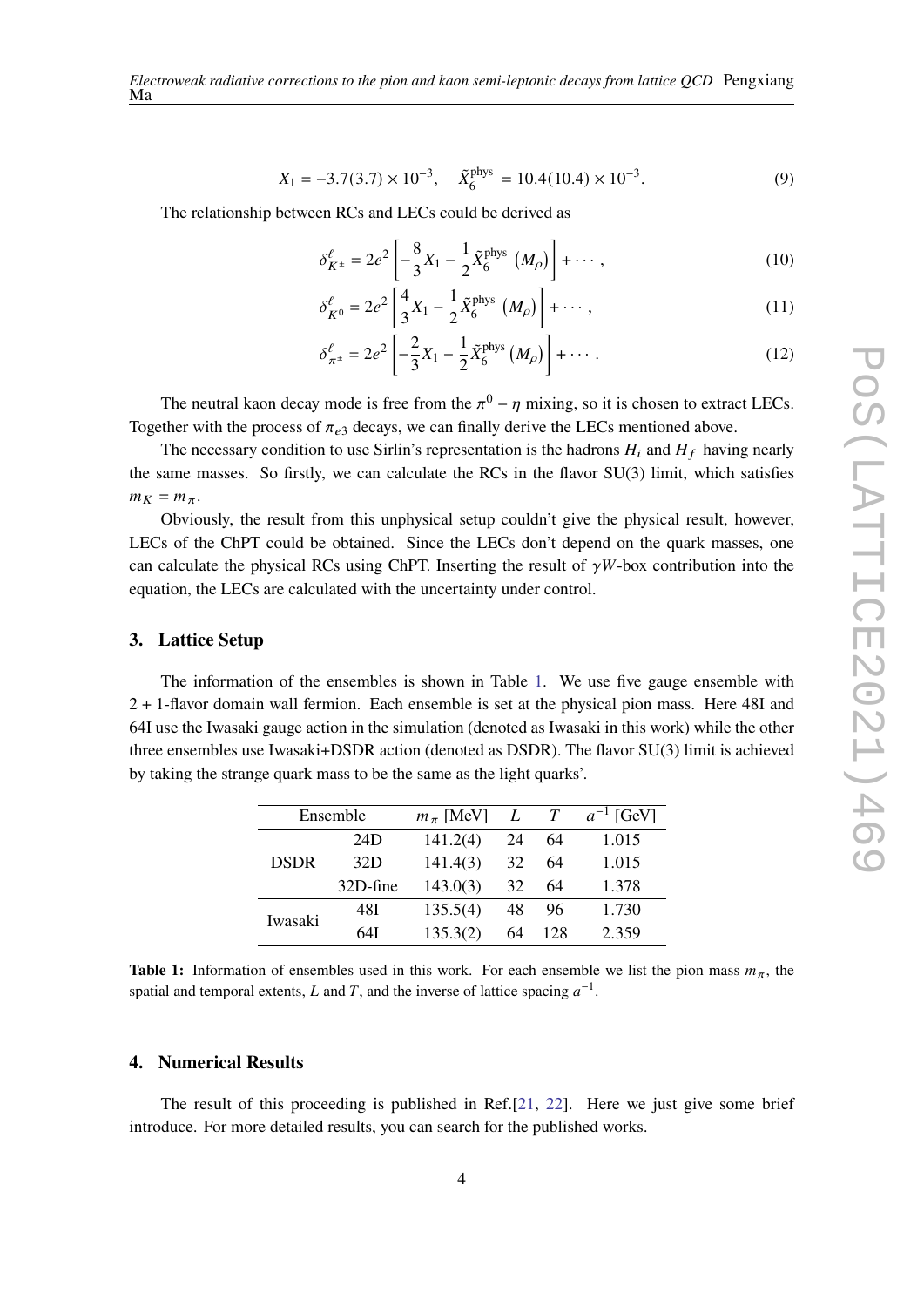

<span id="page-4-0"></span>

**Figure 1:**  $M_{\pi}(Q^2)$  as a function of  $Q^2$ . The curves labeled by 64I, 48I, 32D, 32D-fine and 24D are lattice results, while the curves labeled by PT are from the perturbation calculation. We also calculate the result from a particular type of Feymann diagram, denoted as type (A) here, to estimate the size of higher twist.

The lattice data and perturbative calculation for pion decays is shown in Fig[.1.](#page-4-0) We can find that for small  $Q^2$ , lattice data are consistent with each other. When the  $Q^2$  gets larger, the lattice discretization effects dominate the uncertainties and we should take perturbation calculation. So does the result in kaon decays. Choosing the  $Q_{\text{cut}}^2 = 2 \text{GeV}^2$ , the RCs of these two processes could be obtained as

$$
\left. \Box_{\gamma W}^{VA} \right|_{\pi} = 2.830(11)_{\text{stat}}(28)_{\text{syst}} \times 10^{-3} \tag{13}
$$

$$
\left. \square_{\gamma W}^{VA} \right|_{K^0, \text{SU(3)}} = 2.437(20)_{\text{stat}}(39)_{\text{syst}} \times 10^{-3} \tag{14}
$$

On the other hand, the box terms can also be represented in the ChPT. By combining the Eq. ([5](#page-2-0)) and Eq.([10\)](#page-3-1) together with Eq.[\(12](#page-3-2)), the relations between the axial  $\gamma W$ -box contribution and LECs are

$$
-\frac{8}{3}X_1 + \bar{X}_6^{\text{phys}}(M_\rho) = -\frac{1}{2\pi\alpha} \left( \Box_{\gamma W}^{VA} \Big|_{K^0, \text{SU(3)}} - \frac{\alpha}{8\pi} \ln \frac{M_W^2}{M_\rho^2} \right) + \frac{1}{8\pi^2} \left( \frac{5}{4} - \tilde{a}_g \right) \tag{15}
$$

$$
\frac{4}{3}X_1 + \bar{X}_6^{\text{phys}}(M_\rho) = -\frac{1}{2\pi\alpha} \left( \frac{V_A}{V_W} \bigg|_{\pi} - \frac{\alpha}{8\pi} \ln \frac{M_W^2}{M_\rho^2} \right) + \frac{1}{8\pi^2} \left( \frac{5}{4} - \tilde{a}_g \right)
$$
(16)

where  $\bar{X}^{\text{phys}}_6$ <sup>phys</sup> is equivalent to  $\tilde{X}_6^{\text{phys}}$  $6<sup>phys</sup>$  up to the pQCD corrections,

$$
\bar{X}_6^{\text{phys}}\ (M_\rho) \equiv \tilde{X}_6^{\text{phys}}\ (M_\rho) + \left(X_6^{\text{phys}}\right)_{\alpha_s} \tag{17}
$$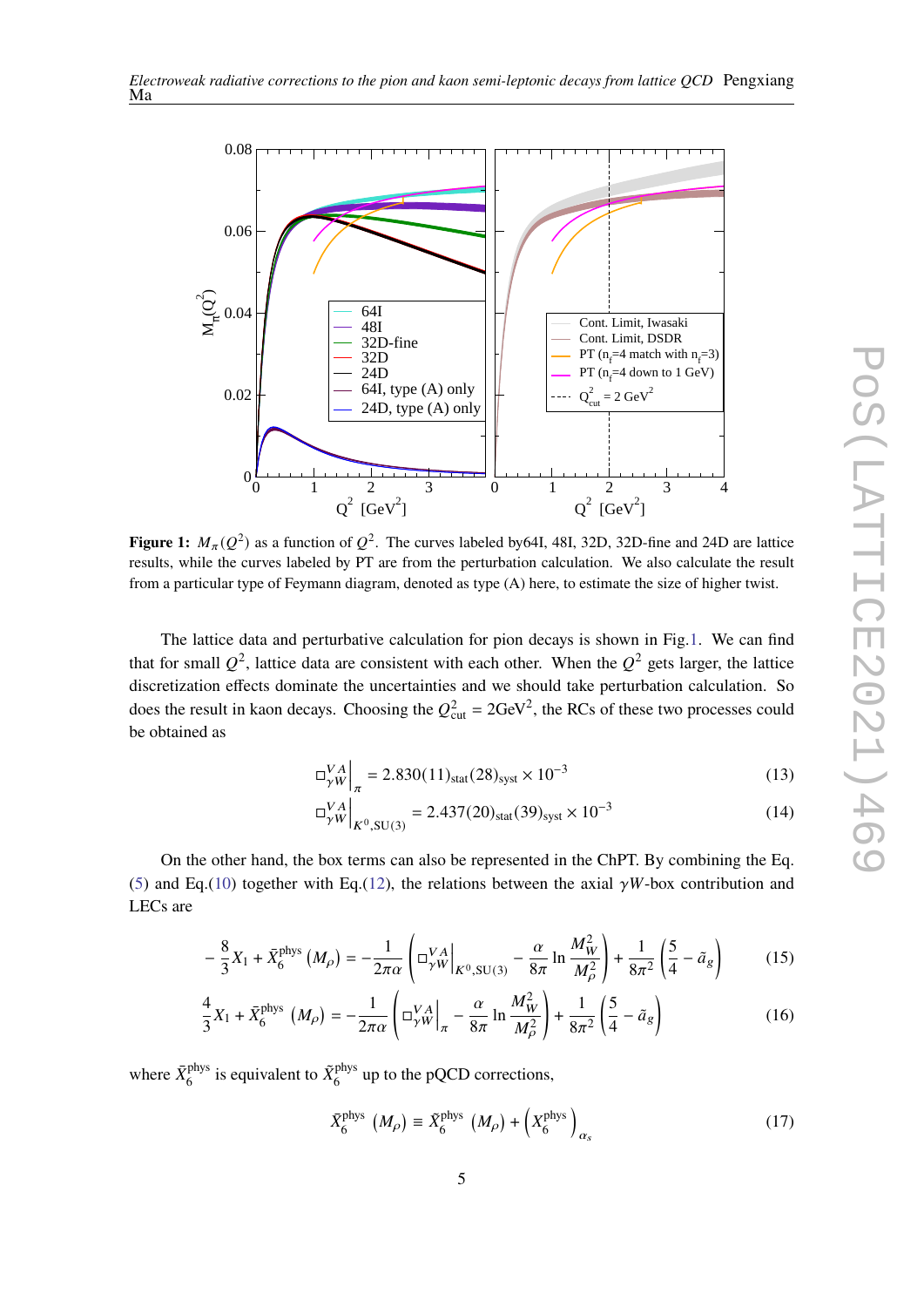For the  $\pi_{e3}$  decays, higher-order QED effects  $\delta_{HO}^{QED}$  and  $\gamma W$ -box contribution  $\Box_{\gamma W}^{VA}$  dominate the uncertainty of  $\delta$ . The uncertainty of axial  $\gamma W$ -box contribution used to be estimated with the LECs of ChPT before. With  $\Box_{\gamma W}^{VA}$  obtained from lattice method, it's possible to almost completely remove the dominant uncertainty from the LECs,

$$
\delta = 0.0334(10)_{\text{LEC}}(3)_{\text{HO}} \rightarrow 0.0332(1)_{\gamma W}(3)_{\text{HO}}
$$
 (18)

Using the new RCs, the  $|V_{ud}|$  obtained from the pion decays could updated as

$$
|V_{ud}| = 0.9740(28)_{\exp}(1)_{\text{th}},\tag{19}
$$

which leads to a reduction of the total uncertainty by a factor of 3.

For the physical  $K_{\ell 3}$  decays, since  $m_K \neq m_\pi$ , Sirlin's representation couldn't be used directly, contributions of other diagrams should be considered in the analysis of RCs of  $K_{\ell 3}$  decays, like the contribution of the five-point correlation function. To avoid this difficulty, a calculation of the  $\gamma W$ -box corrections in the flavor SU(3) limit could be taken firstly, in which the strange quark mass is tuned down to be the same as the light quark mass, so that  $m_K = m_\pi$ .

By using this unphysical setup, combined with the results of the  $\pi_{e3}$  decays, LECs of the ChPT could be obtained. Then, by using ChPT, one can calculate the physical RCs. Inserting the result of  $\gamma W$ -box contribution into the equation, the LECs are calculated with the uncertainty under control.

$$
X_1 = -2.2(4) \times 10^{-3}, \quad \bar{X}_6^{\text{phys}} = 16.9(7) \times 10^{-3}
$$
 (20)

Putting the new LECs into Eq. ([10\)](#page-3-1) and Eq.([11\)](#page-3-3), the physical RCs of *ℓ*<sup>3</sup> decays is updated as (in units of  $\%$ )

$$
\delta_{K^0}^e = 0.99(19)_{e^2p^4}(11)_{\text{LEC}} \rightarrow 1.00(19),
$$
  
\n
$$
\delta_{K^0}^\mu = 1.40(19)_{e^2p^4}(11)_{\text{LEC}} \rightarrow 1.41(19),
$$
  
\n
$$
\delta_{K^\pm}^e = 0.10(19)_{e^2p^4}(16)_{\text{LEC}} \rightarrow -0.01(19),
$$
  
\n
$$
\delta_{K^\pm}^\mu = 0.02(19)_{e^2p^4}(16)_{\text{LEC}} \rightarrow -0.09(19).
$$
\n(21)

where the uncertainty from the LECs are almost negligible now. The dominate uncertainty arises from higher order terms in ChPT expansion, denoted as  $(e^2p^4)$  here.

# **5. Conclusions**

The axial  $\gamma W$ -box contribution  $\Box_{\gamma W}^{VA}$  is the only term sensitive to hadronic scales in RCs, so its determination requires non-perturbative treatment. In this work, we perform the lattice QCD calculation of the  $\Box_{\gamma W}^{VA}$  in both pion and kaon semi-leptonic decays.

For the  $\pi_{e3}$  decays, we can adpot Sirlin's representation in Eq.[\(5](#page-2-0)) and get the RCs  $\delta$ , which leads to an uncertainty reduction of the theoretical prediction of  $|V_{ud}|$  from pion semi-leptonic decays by a factor of 3. The uncertainty of the experimental results for the pion decays is still so large that this result cannot test the CKM unitarity. However, this technique could be generalized to the calculation of the nucleon decays, like free and bound neutron decays, which can provide more precise determination of  $|V_{ud}|$  and test the CKM unitarity.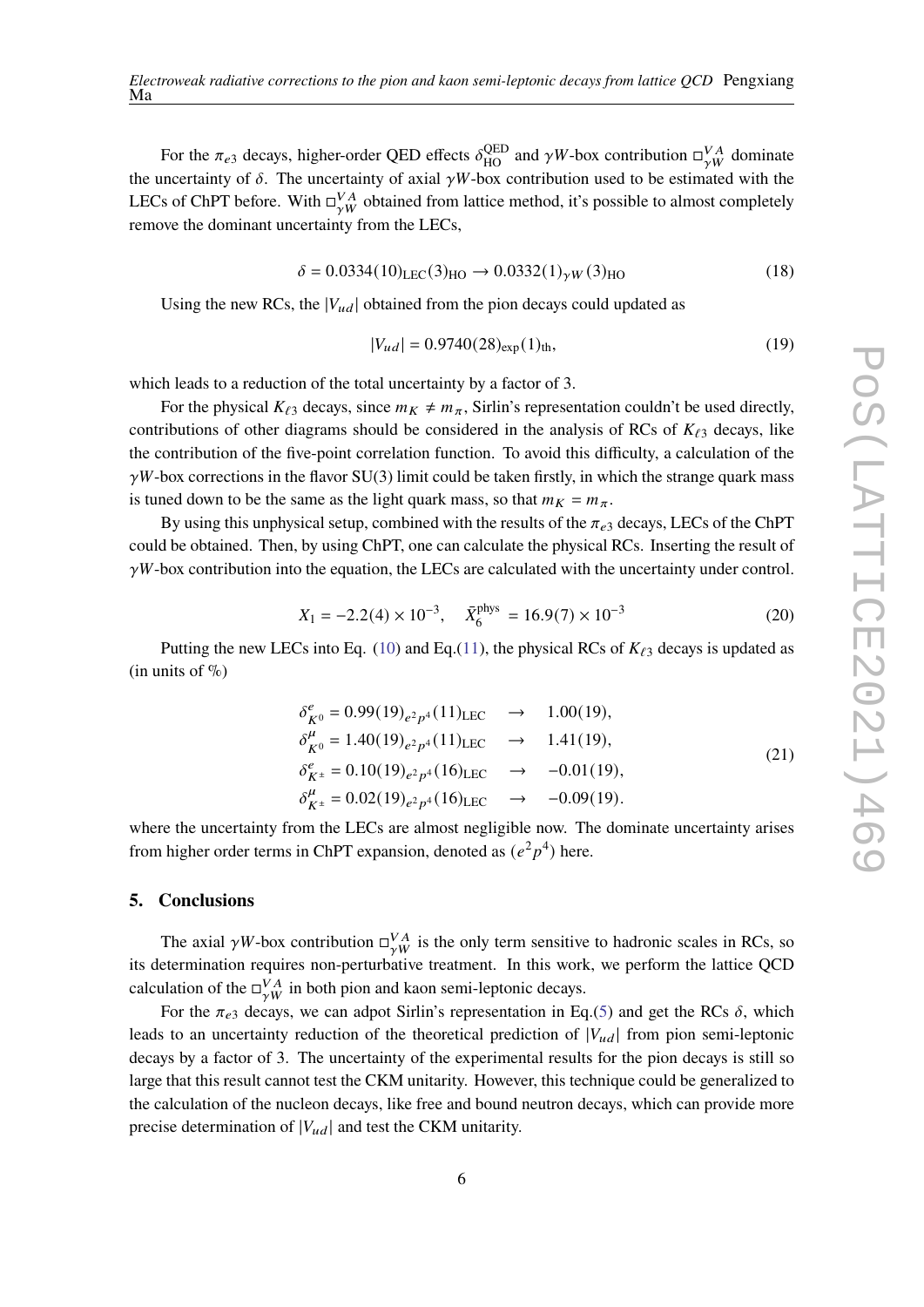For the  $K_{\ell3}$  decays, by matching the results from Sirlin's representation in flavor SU(3) limit and ChPT, we can obtain the LECs with segnificantly reduced error, which further gives the physical RCs. The uncertainty from LECs is almost removed, and now the residual uncertainty is dominated by higher terms in the power counting of the ChPT.

# **References**

- <span id="page-6-0"></span>[1] Particle Data Group collaboration, *Review of Particle Physics*, *PTEP* **2020** [\(2020\)](https://doi.org/10.1093/ptep/ptaa104) [083C01.](https://doi.org/10.1093/ptep/ptaa104)
- <span id="page-6-1"></span>[2] W.J. Marciano and A. Sirlin, *Improved calculation of electroweak radiative corrections and the value of V(ud)*, *[Phys. Rev. Lett.](https://doi.org/10.1103/PhysRevLett.96.032002)* **96** (2006) 032002 [[hep-ph/0510099](https://arxiv.org/abs/hep-ph/0510099)].
- <span id="page-6-2"></span>[3] C.-Y. Seng, M. Gorchtein, H.H. Patel and M.J. Ramsey-Musolf, *Reduced Hadronic Uncertainty in the Determination of*  $V_{ud}$ , *[Phys. Rev. Lett.](https://doi.org/10.1103/PhysRevLett.121.241804)* **121** (2018) 241804 [[1807.10197](https://arxiv.org/abs/1807.10197)].
- <span id="page-6-3"></span>[4] D. Pocanic et al., *Precise measurement of the pi+ —> pi0 e+ nu branching ratio*, *[Phys. Rev.](https://doi.org/10.1103/PhysRevLett.93.181803) Lett.* **93** [\(2004\) 181803](https://doi.org/10.1103/PhysRevLett.93.181803) [[hep-ex/0312030](https://arxiv.org/abs/hep-ex/0312030)].
- <span id="page-6-4"></span>[5] Y. Aoki et al., *FLAG Review 2021*, [2111.09849](https://arxiv.org/abs/2111.09849).
- <span id="page-6-5"></span>[6] RBC, UKQCD collaboration, *Prospects for a lattice computation of rare kaon decay*  $amplitudes \, \text{II} \, \text{K} \to \pi \nu \bar{\nu} \, \text{decays}, \, \text{Phys.} \, \text{Rev.} \, D \, 93 \, (2016) \, 114517 \, [1605.04442].$  $amplitudes \, \text{II} \, \text{K} \to \pi \nu \bar{\nu} \, \text{decays}, \, \text{Phys.} \, \text{Rev.} \, D \, 93 \, (2016) \, 114517 \, [1605.04442].$  $amplitudes \, \text{II} \, \text{K} \to \pi \nu \bar{\nu} \, \text{decays}, \, \text{Phys.} \, \text{Rev.} \, D \, 93 \, (2016) \, 114517 \, [1605.04442].$
- [7] Z. Bai, N.H. Christ, X. Feng, A. Lawson, A. Portelli and C.T. Sachrajda, *Exploratory Lattice*  $QCD$  Study of the Rare Kaon Decay  $K^+ \to \pi^+ \nu \bar{\nu}$ , *[Phys. Rev. Lett.](https://doi.org/10.1103/PhysRevLett.118.252001)* **118** (2017) 252001 [[1701.02858](https://arxiv.org/abs/1701.02858)].
- [8] Z. Bai, N.H. Christ, X. Feng, A. Lawson, A. Portelli and C.T. Sachrajda,  $K^+ \to \pi^+ \nu \bar{\nu}$  decay *amplitude from lattice QCD*, *Phys. Rev. D* **98** [\(2018\) 074509](https://doi.org/10.1103/PhysRevD.98.074509) [[1806.11520](https://arxiv.org/abs/1806.11520)].
- [9] RBC, UKQCD collaboration, *Lattice QCD study of the rare kaon decay*  $K^+ \to \pi^+ \nu \bar{\nu}$  at a *near-physical pion mass*, *Phys. Rev. D* **100** [\(2019\) 114506](https://doi.org/10.1103/PhysRevD.100.114506) [[1910.10644](https://arxiv.org/abs/1910.10644)].
- [10] RBC, UKQCD collaboration, *Prospects for a lattice computation of rare kaon decay*  $amplitudes: K \to \pi \ell^+ \ell^-$  decays, *Phys. Rev. D* **92** [\(2015\) 094512](https://doi.org/10.1103/PhysRevD.92.094512) [[1507.03094](https://arxiv.org/abs/1507.03094)].
- <span id="page-6-6"></span>[11] N.H. Christ, X. Feng, A. Juttner, A. Lawson, A. Portelli and C.T. Sachrajda, *First exploratory*  $\alpha$  *calculation of the long-distance contributions to the rare kaon decays*  $K \to \pi \ell^+ \ell^-$ , *[Phys.](https://doi.org/10.1103/PhysRevD.94.114516) Rev. D* **94** [\(2016\) 114516](https://doi.org/10.1103/PhysRevD.94.114516) [[1608.07585](https://arxiv.org/abs/1608.07585)].
- <span id="page-6-7"></span>[12] N. Carrasco, V. Lubicz, G. Martinelli, C.T. Sachrajda, N. Tantalo, C. Tarantino et al., *QED Corrections to Hadronic Processes in Lattice QCD*, *Phys. Rev.* **D91** [\(2015\) 074506](https://doi.org/10.1103/PhysRevD.91.074506) [[1502.00257](https://arxiv.org/abs/1502.00257)].
- [13] V. Lubicz, G. Martinelli, C.T. Sachrajda, F. Sanfilippo, S. Simula and N. Tantalo, *Finite-Volume QED Corrections to Decay Amplitudes in Lattice QCD*, *[Phys. Rev.](https://doi.org/10.1103/PhysRevD.95.034504)* **D95** [\(2017\) 034504](https://doi.org/10.1103/PhysRevD.95.034504) [[1611.08497](https://arxiv.org/abs/1611.08497)].